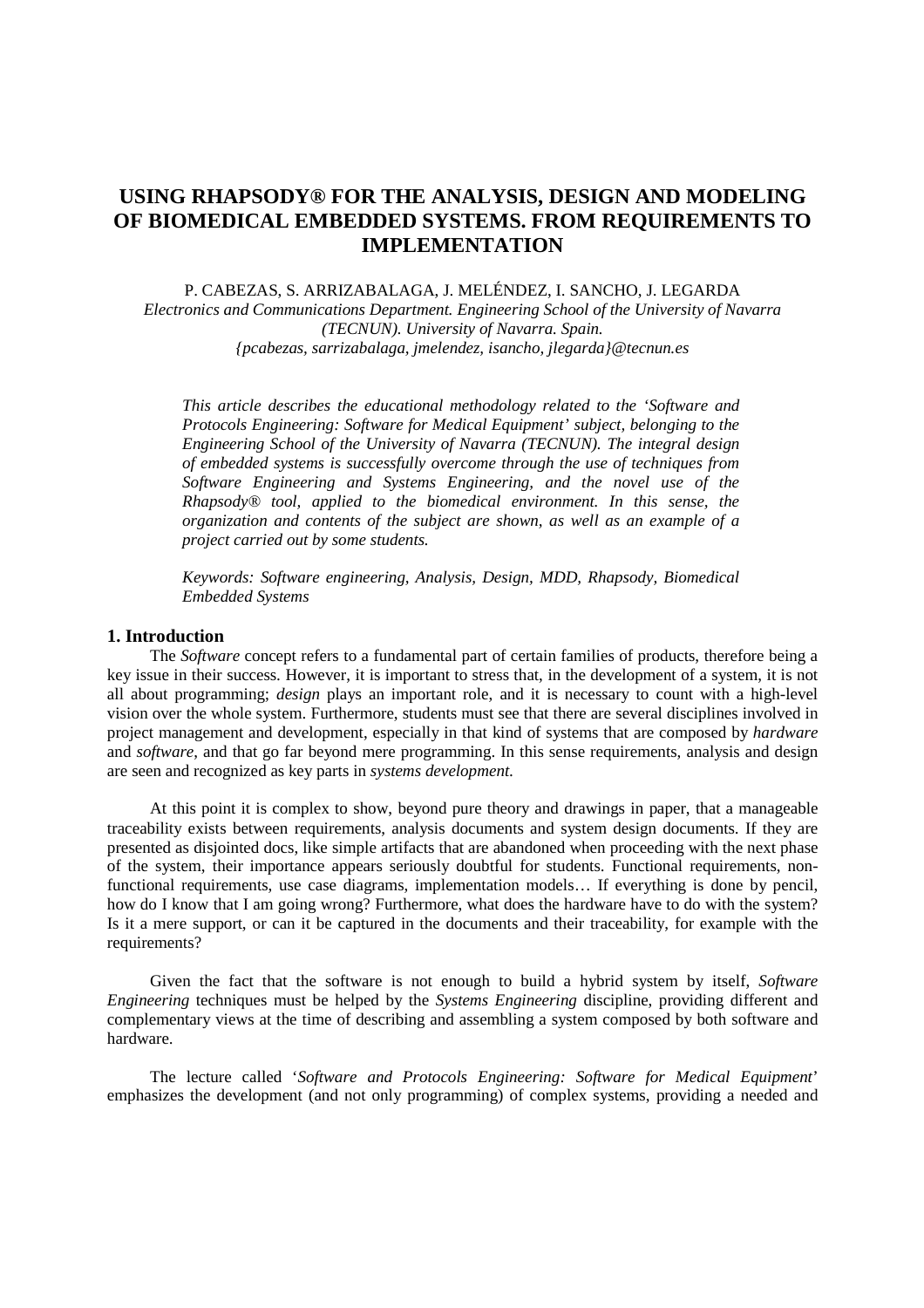multidisciplinary vision regarding to the analysis and design of hybrid systems, composed by hardware and software, applied to the *Biomedical* environment. The use of a rich application like IBM Rhapsody®, based on the Model-Driven Engineering (MDE) approach, helps at the time of capturing all these theoretical ideas for the students in an easy, fashionable and appealing way.

#### **2. The Traceability issue: disjointed Artifacts and Knowledge.**

The Analysis, Design and Implementation disciplines need different lectures for their contents, in order to consolidate well their conceptual basis. However, either because there is no time for teaching or because they must be individually taught, there is no technical media in the university environment to express, through a informatics tool, all what is mentioned at class regarding to these subjects.

Functional requirements and non-functional requirements and use case diagrams from the Analysis phase, class and sequence diagrams from the Design phase, different files and solutions from the Implementation phase… All these elements are usually known as *artifacts* and their connection is not trivial at all, when talking about connection media different to paper. Requirements get fulfilled by use cases, while use cases are included and supported by sequence diagrams, but… What happens with the implementation? And furthermore, where can we locate the *hardware* in this overall view?

The MDE methodology [1,2] provides clearer and sharper images to capture the previous contents, in a graphical and closer to the human-being thinking way. Of course, this can be extended to all the different phases in systems and projects development.

Numerous tools can be found, in the current state of the art, that allow the design of systems through the MDE approach, even generating executable code from the models. The majority of them are based on the combination of MDE and the Unified Modeling Language (UML) [3], creating the Model-Driven Architecture (MDA) concept [4]. As UML defines a formal notation for software systems modelling, it can be considered as the common language for software engineers and, therefore, its learning gets really useful for the students.

However, and as it has been told in Section 1, UML and Software Engineering techniques can be hard to apply when talking about hybrid systems, this is, when traceability and concepts like *hardware* come into scene. Regarding this problem, tools like Rhapsody® help with personalized (and still formal) notations, with some bits coming from the software realm and other bits from Systems Engineering domain, also including notations like SysML [5].

#### **3. Modeling Systems from scratch with Rhapsody®**

Rhapsody® is a tool from the large company IBM, which provides a MDD environment for realtime or embedded systems engineering, software development, and test based on UML and SysML. In the real (non-educational) world, it helps enable embedded systems engineers and software developers to improve productivity, quality, and communication by abstracting complex designs graphically, by automating the software development process, and assisting in finding defects early through continual testing — to aid in reducing costs [6,7].

This tool is composed by different versions and modules, providing capabilities such as:

- An integrated requirements and modeling environment, using industry standard SysML or UML diagrams
- An industry standard based UML and SysML modeling environment, which helps improving team communication while maintaining consistency across different views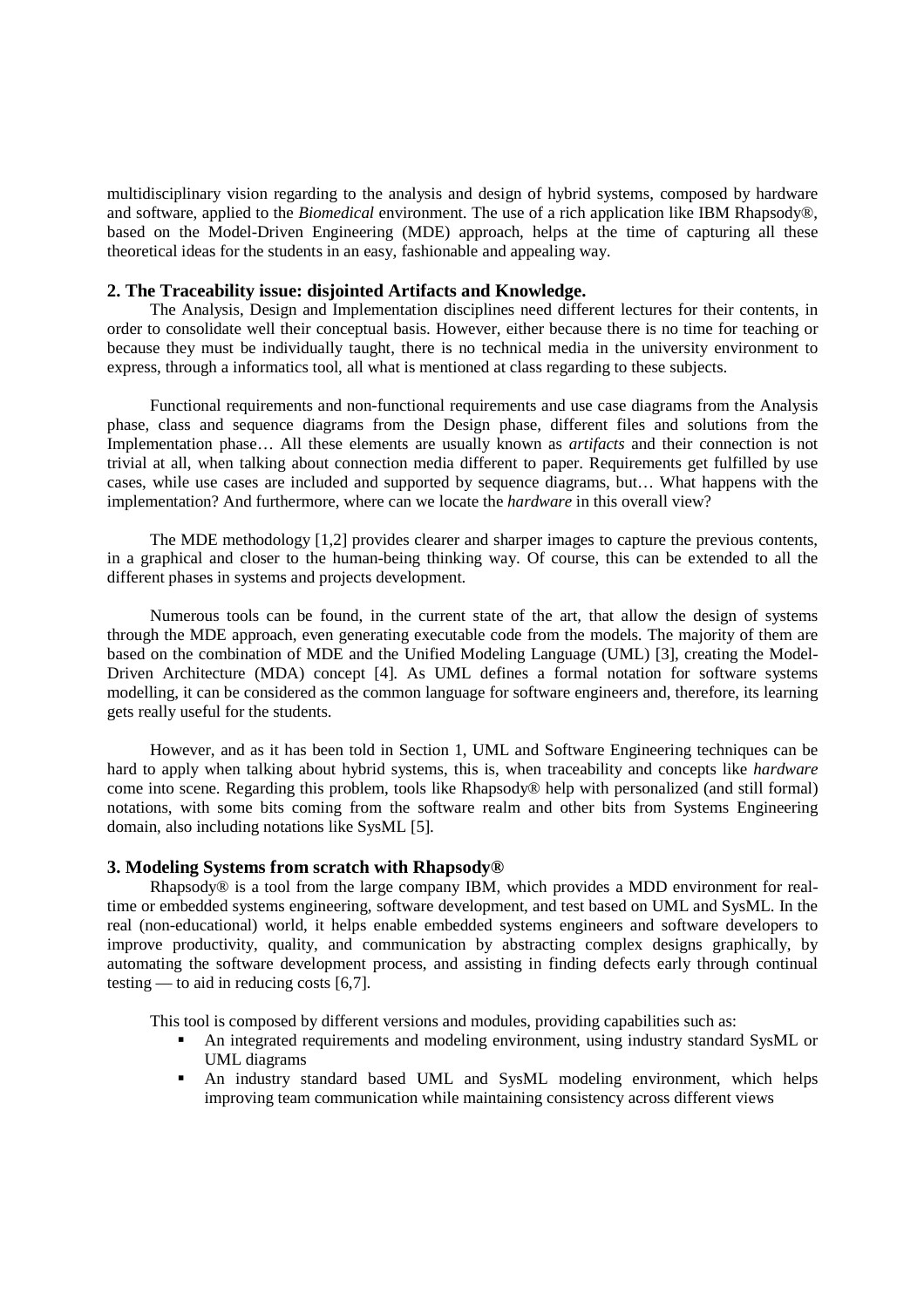- Full lifecycle traceability and analysis from requirements to design, with customizable automatic documentation capabilities
- Visualize the applications using industry standard UML diagrams
- Design object oriented-based or functional applications, through full behavioral code generation for C, C++, Java and Ada
- Visual simulation, which brings diagrams to life for design level debugging and early validation. It executes the model to help validate architecture and behavior
- Operating systems supported: Linux, Windows

Rhapsody is a powerful environment for rapid prototyping and model execution, which helps validating requirements, architecture, design, and behavior early in the lifecycle. It also helps in the delivering of products that meet requirements, which sounds too close to the real (industrial) world, but provides a sharper idea to students at this point.

#### **4. Objectives, Methodology and Contents of the subject**

As it has been previously commented, the analysis, design and development of embedded systems forms part of the contents of the optional subject called '*Software and Protocols Engineering: Software for Medical Equipment*'. It is offered to the students of the Engineering School of the University of Navarra (TECNUN), that have basic knowledge in programming  $(C, C_{++}$  and some them in Java), microcontrollers, protocols and networks. Therefore, it is a real challenge to correctly introduce them to the *embedded systems modelling* realm.

#### 4.1. Initial approach to software and systems development. Objectives

This subject aims at providing a focus to software development from Information Management Systems (IMS), as a transportation vehicle for training and lecturing in requirements extraction, analysis and design of systems. Later on, students will have the knowledge required to go deep into embedded systems modelling.

This subject is oriented to the acquisition of the knowledge required by an engineer for the analysis the requirements of the client, their specification in case they are not correctly defined, their capture through the current modelling standard (UML) and their interpretation if these requirements come from another person of the workgroup. Furthermore, the student will get familiarized with the Rhapsody tool. This tool provides a MMD-based development environment for (real time or conventional) embedded systems. Rhapsody allows the engineer to capture the design through standard graphical models, generating code from them. These designs can be simulated, in order to guarantee the successful behavior and to verify the fulfilment of the functional specifications, considerably reducing development times. One of the strong points of this tool is that is may avoid a direct contact with programming languages, abstracting that complexity through models.

The student will be capable of interacting with the design and execution of a software project, together with the rest of disciplines that take part in it. The development team may be formed by informatics engineers, with expertise in software development and programming languages, and by programmers that will latterly write the source code. It is a structure similar to that composed by architects, foreman builders and building contractors; in the end, all must use the same language to solve the project.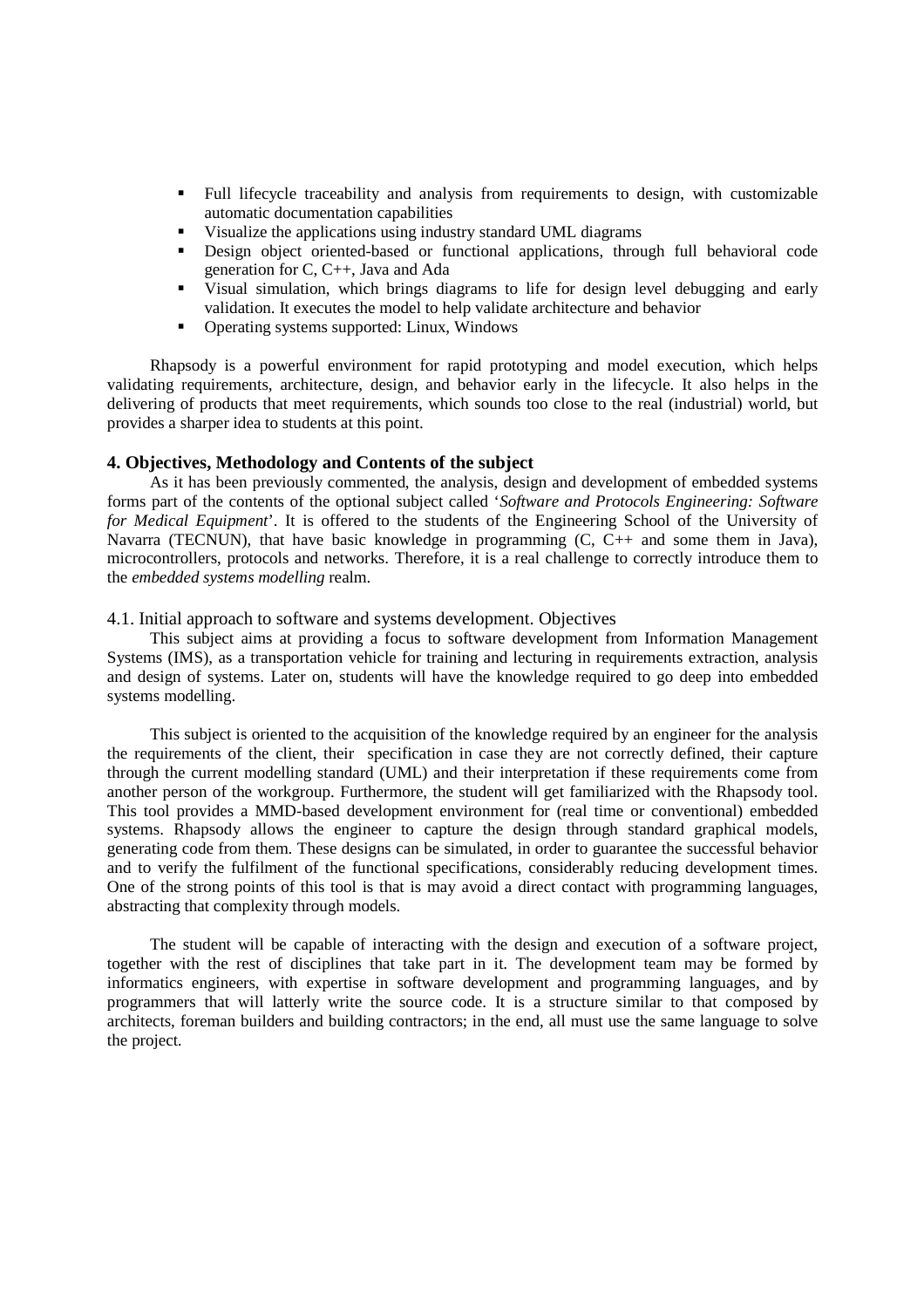### 4.2. Methodology

The subject has two parts: theory and practice. Theory is taught through master classes, regarding to the topics in the book of the subject, also containing expositions with slides and practical exercises, to get familiarized with both the UML notation and the concepts from the requirements, analysis and design fields. In the practical part, the students learn how to use a design and development tool (Rhapsody®) which is a current leader in its application field, in the laboratory. Each student uses its own computer, directed by the professor through practical explanations in the projector.

A final practice will be carried out by groups (three or four people), in which the students have to apply the knowledge gained in the theoretical and practical parts, using the Rhapsody tool. The results of these practices will be publicly expounded, simulating a presentation of results from a group of engineers to the client that asked for the product initially. The percentage related to the final mark is of the sixty per cent.

The final exam consists of an exercise in which the student will have to prove that he/she has gained the theoretical and practical concepts of the subject. It is done on paper, without computer, and is the fourty per cent of the final mark.

#### 4.3. Distribution and Contents

The total dedication of the subject is 122 hours, which is equivalent to 4.5 ECTS credits (or 6 conventional credits). The distribution of the workload, in terms of *student working hours*, could be approximated to the following numbers:

- $\blacksquare$  Theory master classes (18 hours)
- Rhapsody training (16 hours)
- Group practice  $(20 \text{ hours})$
- $\blacksquare$  Exposition (4 hours)
- Exam (4 hours)
- Personal work (40 hours) and Study (20 hours)

These dedication numbers are related to the following contents of the subject:

- I. Introduction to Embedded Systems
- II. Introduction to Systems Requirements: obtention, analysis, negotiation and validation
- III. Introduction to the Analysis and Design of Software Systems
- IV. Object Oriented Programming (OOP)
- V. The Unified Modelling Language (UML)
- VI. Model-oriented design and development with Rhapsody
	- o Introduction to the environment
	- o Integral development of a embedded system

With the previously presented information and the profiles of the students in mind, a practical example is shown in the next section.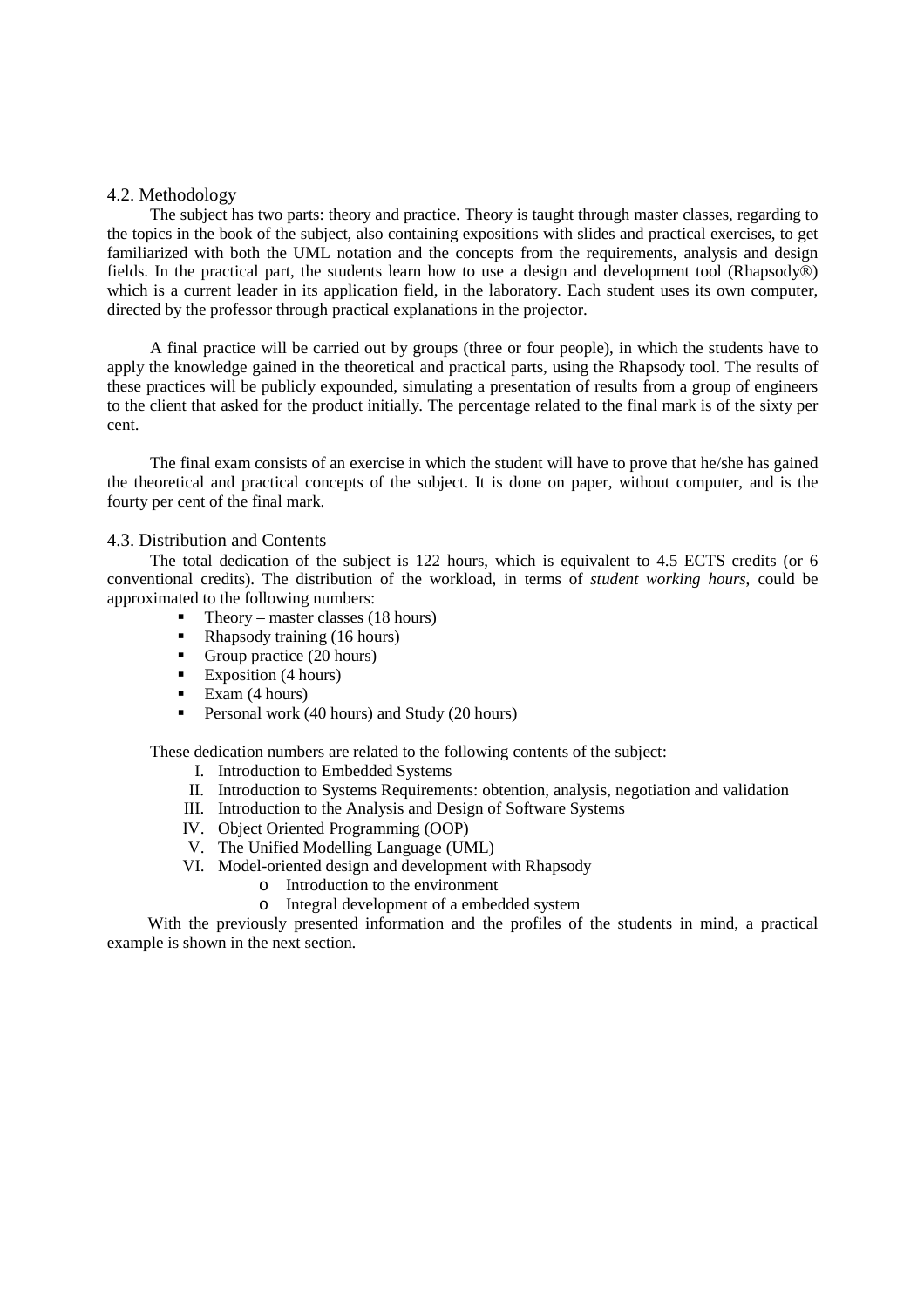## **5. Practical example**

The example presented in this section is related to a '*Monitoring system for premature babies*'. This system aims to control the state of premature babies, obtaining temperature and ECG measurements by two different types of sensors and sending them to the same microcontroller. An alarm is set in the main computer, in case a strange behavior is detected, in order to finally assist them if necessary.

#### 5.1. Introduction

A premature baby needs special care in hospitals. He/She has to be in an incubator during a determinate time according to him/her particular situation. The incubator protects the baby from germs, provides the baby with a good temperature environment and controls the behavior of the baby.

The responsibility of controlling the baby resides on the microcontroller incorporated in the incubator. There is a set of sensors connected to the baby which sends the measurements taken to the microcontroller.

The connection between the sensors and the microcontroller is flexible. Bluetooth, WI-Fi or Zigbee implementations are allowed.

The measurements are the following ones:

- Temperature
- ECG

The microcontroller processes all the measurements and detects strange behaviors checking if the measurement is within a default range of values. The normal ranges of values considered are:

- Temperature: between 35 ºC and 37ºC
- ECG: between 100 beats/min and 120 beats/min

When the measurement is not within the range, the microcontroller activates an alarm in the main computer and sends the wrong measurement and the personal information of the baby as well. The main computer shows the wrong measurement and the personal information of the baby so that the premature baby is attended immediately by a doctor.

The communication between microcontroller and main computer is flexible. Bluetooth, WI-Fi, Zigbee, USB, GPRS are allowed.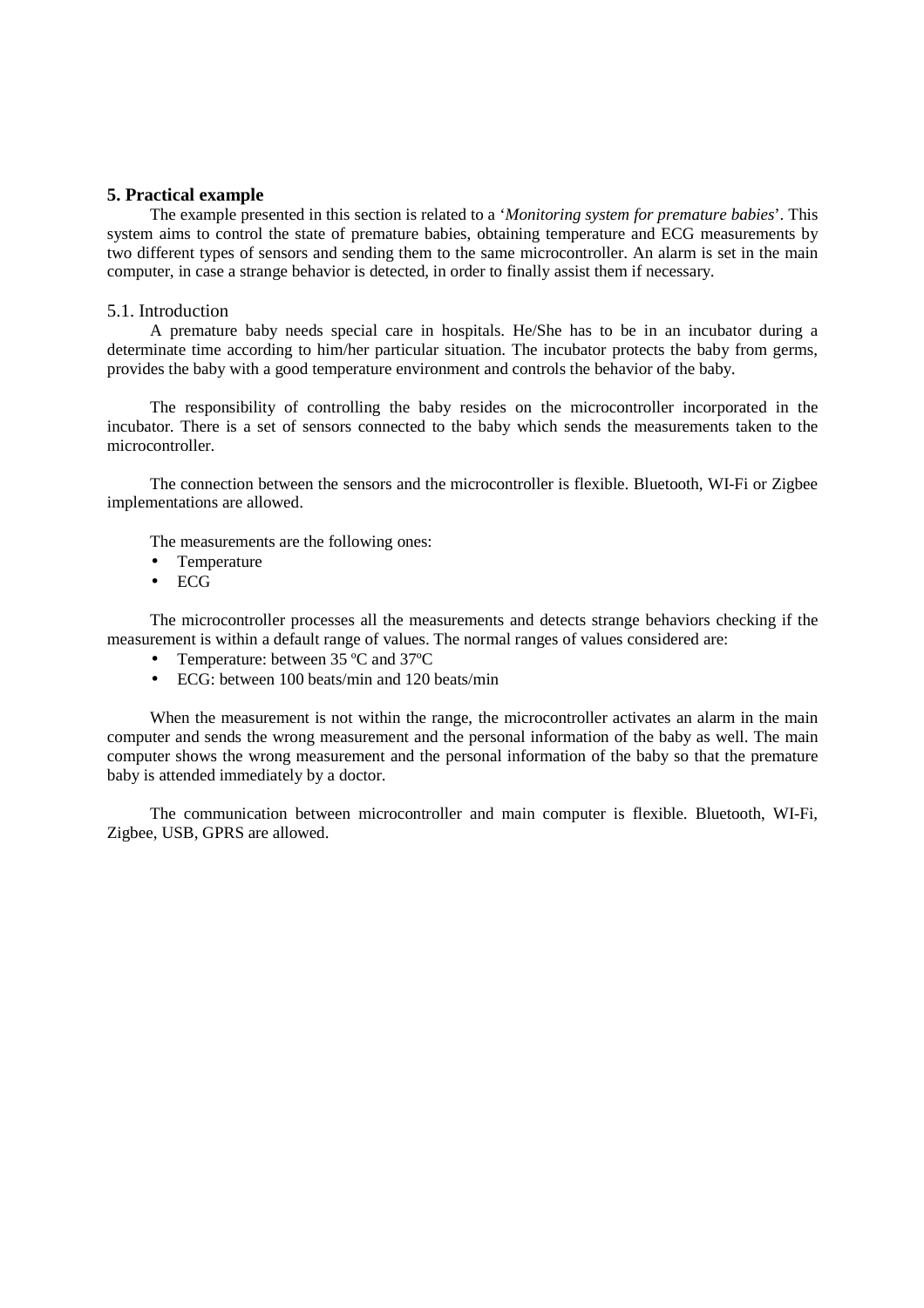## 5.2. Requirements. Classification

There are there different types of requirements: functional requirements, non functional requirements and flexibility requirements.

• Functional requirements: These requirements describe what the system does.

- 1. Each sensor will send the measured value to the microcontroller.
- 2. The microcontroller will receive all the measurements from the sensors.
- 3. The microcontroller will process the received measurements.
- 4. The microcontroller will send the measurement to the main computer and activate the alarm in the main computer in case a strange behavior is detected.
- 5. The main computer will receive the wrong measurement from the microcontroller.
- 6. The main computer will show an advertisement with the following information:
	- Name and surname of the baby in trouble.
	- Name and value of the wrong measurement.
	- Non functional requirements: These requirements describe technical aspects related to the requirements described above.
- 7. The temperature sensor will send every three seconds the information to the microcontroller
- 8. The ECG sensor will send every one second the information to the microcontroller.
- b) Flexibility requirements:
	- 1. The connection between the sensors and the microcontroller must be done with ports.
	- 2. The connection between the microcontroller and the main computer must be done with ports.

## 5.2. System Analysis

The analysis of system requirements is shown at this point, specifying use cases and their relations with the different actors of the system.

Regarding the design of the system, the Use Case Diagram of the system (this is, the high-level view of the system architecture in terms of requirements analysis) can be seen in Figure 1. It shows the use cases detected for this monitoring system.

In this project, four actors and seven use cases have been considered.



**Figure 1**. Use Case Diagram (Object Model Diagram)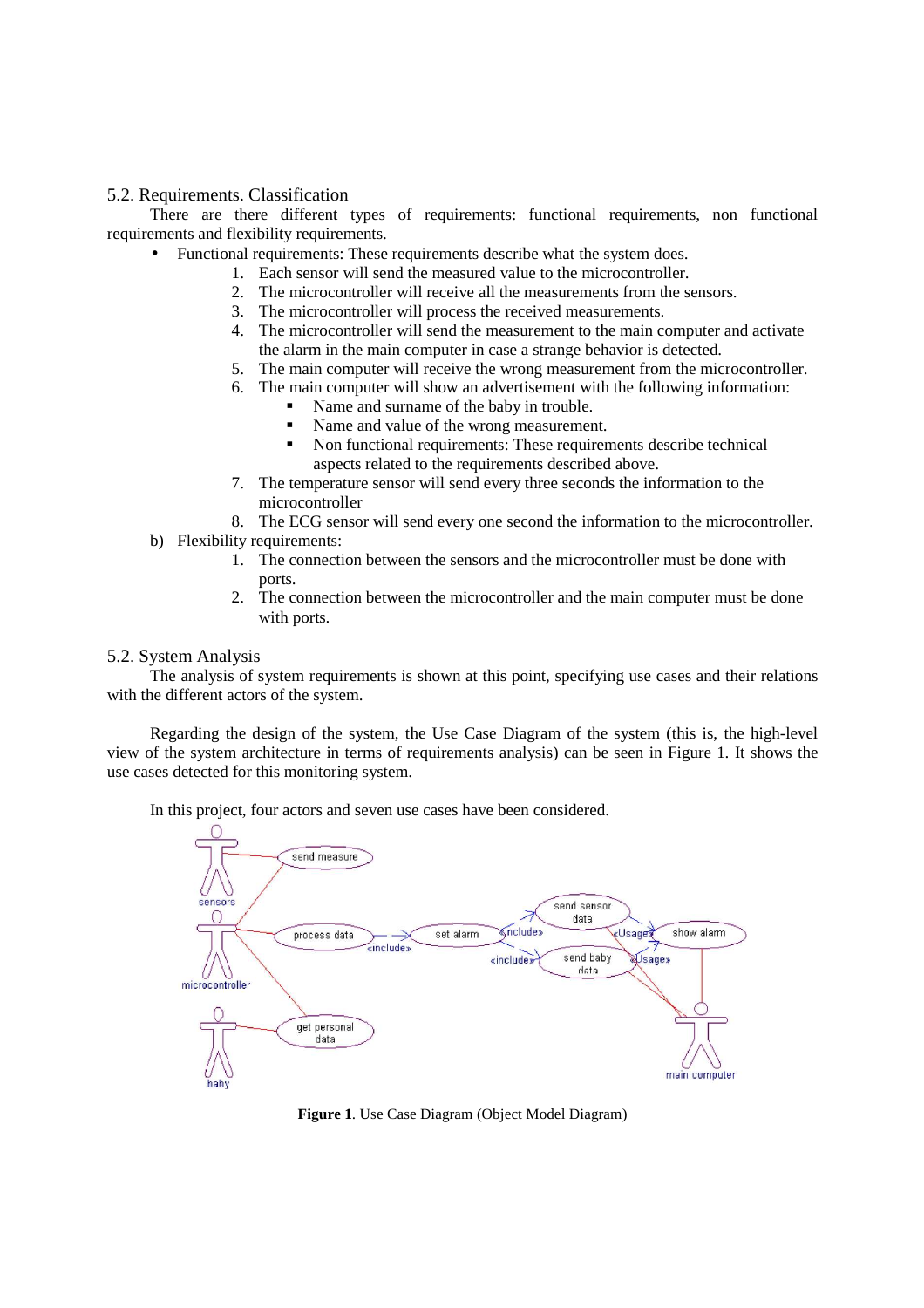- Send measure. It describes how sensors send measures to the microcontroller
- Process data. It describes how microcontroller processes the data and checks if a measure is wrong. This use case includes the following use case:
	- o Set alarm. It describes how microcontroller generates an alarm. The alarm is set when a wrong measurement is detected while processing the data. This use case includes the following use cases as well:
		- Send sensor data It describes how a wrong measurement is sent to the main computer. This use case uses the next use case:
			- Show alarm. It describes how the main computer prints the wrong measurement.
		- Send baby data It describes how baby data is sent to the main computer in case a wrong measure is detected in the microcontroller. This use case uses the next use case:
			- Show alarm. It describes how the main computer prints the data of the baby.
- Get personal data. It describes how the microcontroller takes personal data of the baby.

With regard to the actors drawn in Figure 1:

- Sensors. This actor interacts with the system using interfaces with:
	- o *Send measure*. It is responsible of sending the measurement.
- Microcontroller. This actor interacts with the system using interfaces with:
	- o *Send measure*. It is responsible of receiving the measurement.
		- o *Process data*. It is responsible of processing and checking the data.
		- o *Set alarm*. It is responsible of setting the alarm by sending the wrong measurement (*Send sensor data* use case) and sending the personal baby information (*Send baby* data use case)
		- o *Get personal data*. It is responsible of getting personal data of the baby.
- Main Computer. This actor interacts with the system using interfaces with:
	- o *Send sensor data*. It is responsible of receiving sensor data.
	- o *Send baby data*. It is responsible of receiving the information of the baby whose measurement is wrong.
	- o *Show alarm*. It is responsible of printing the wrong measurement and the information of the baby whose measurement is wrong.
- Baby. This actor interacts with the system through:
	- o *Get personal data*. It is responsible of allowing microcontroller to obtain its data.

## 5.2. System Design

Regarding the design of the system, the Object Model Diagram of the system (this is, the high-level view of the architecture of the system in terms of the Rhapsody tool) can be seen in Figure 2.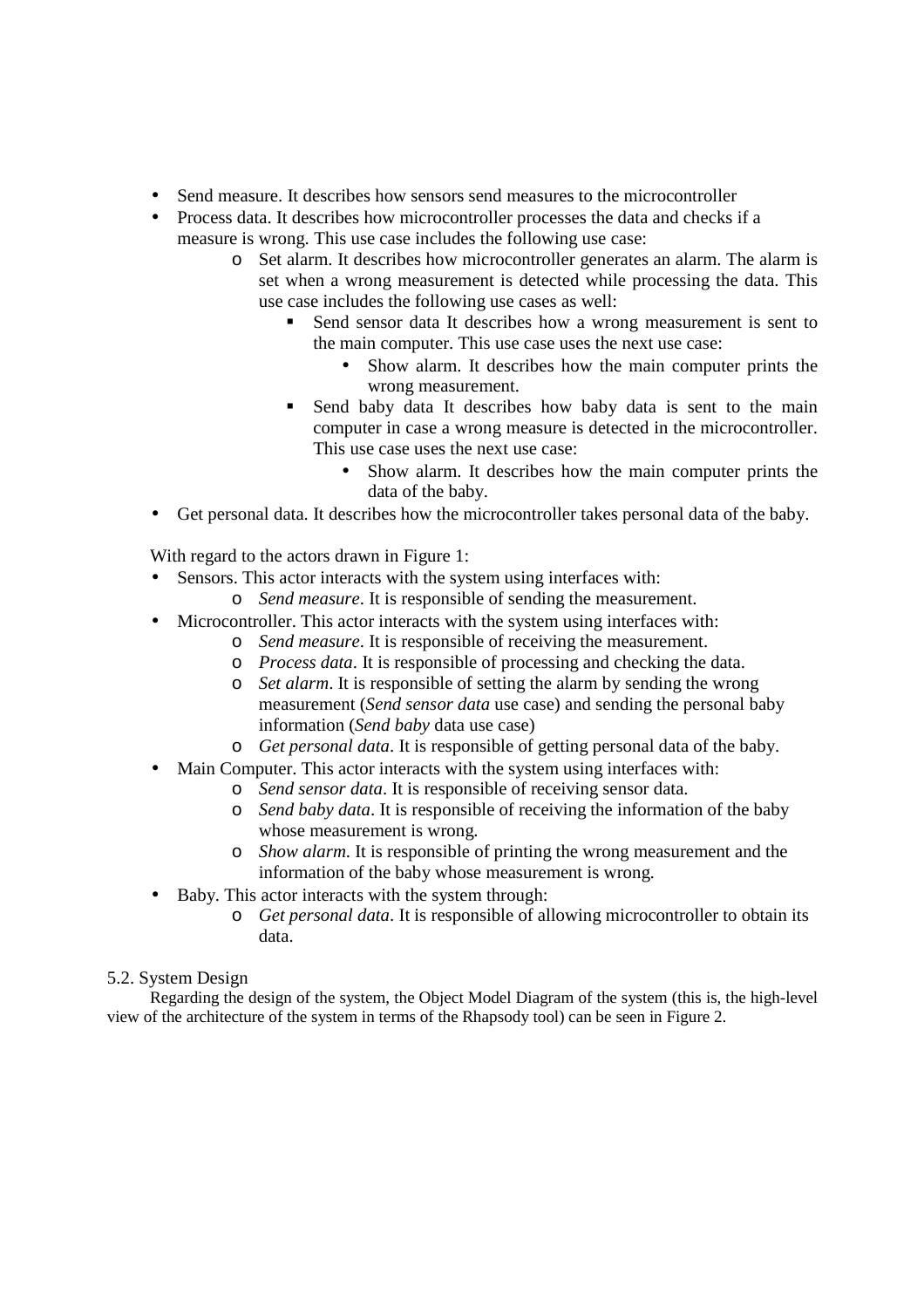

**Figure 2**. Class Diagram of the System (Object Model Diagram)

These models can be executed through *animated statecharts*, which give a real feel to the different people of the team working on the same system (see Figure 3). These statecharts run when the program is executed, and represent part of its internal functionality. In the example shown above, there is only one state named idle, and every three seconds the *sendValue()* function is called.



**Figure 3**. Simple statechart example: 'Statechart of the ECG Sensor'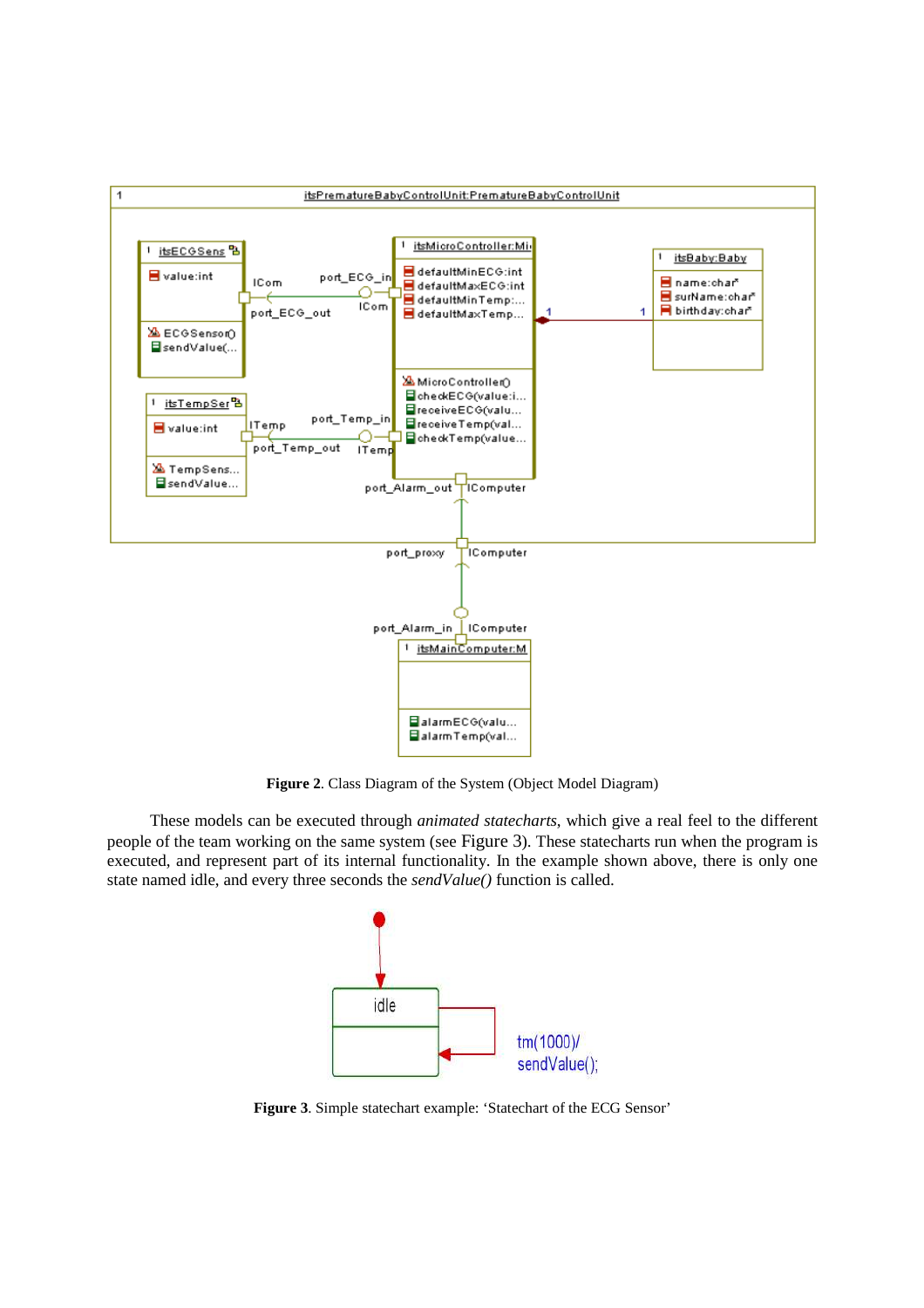*Sequence diagrams* can easily be created to test the system functionality, or from the execution of the system itself. Some examples can be seen in Figure 4and Figure 5.



**Figure 4**. Sequence diagram of the creation of the composite class



**Figure 5**. Sequence diagram regarding the creation of an ECG alarm